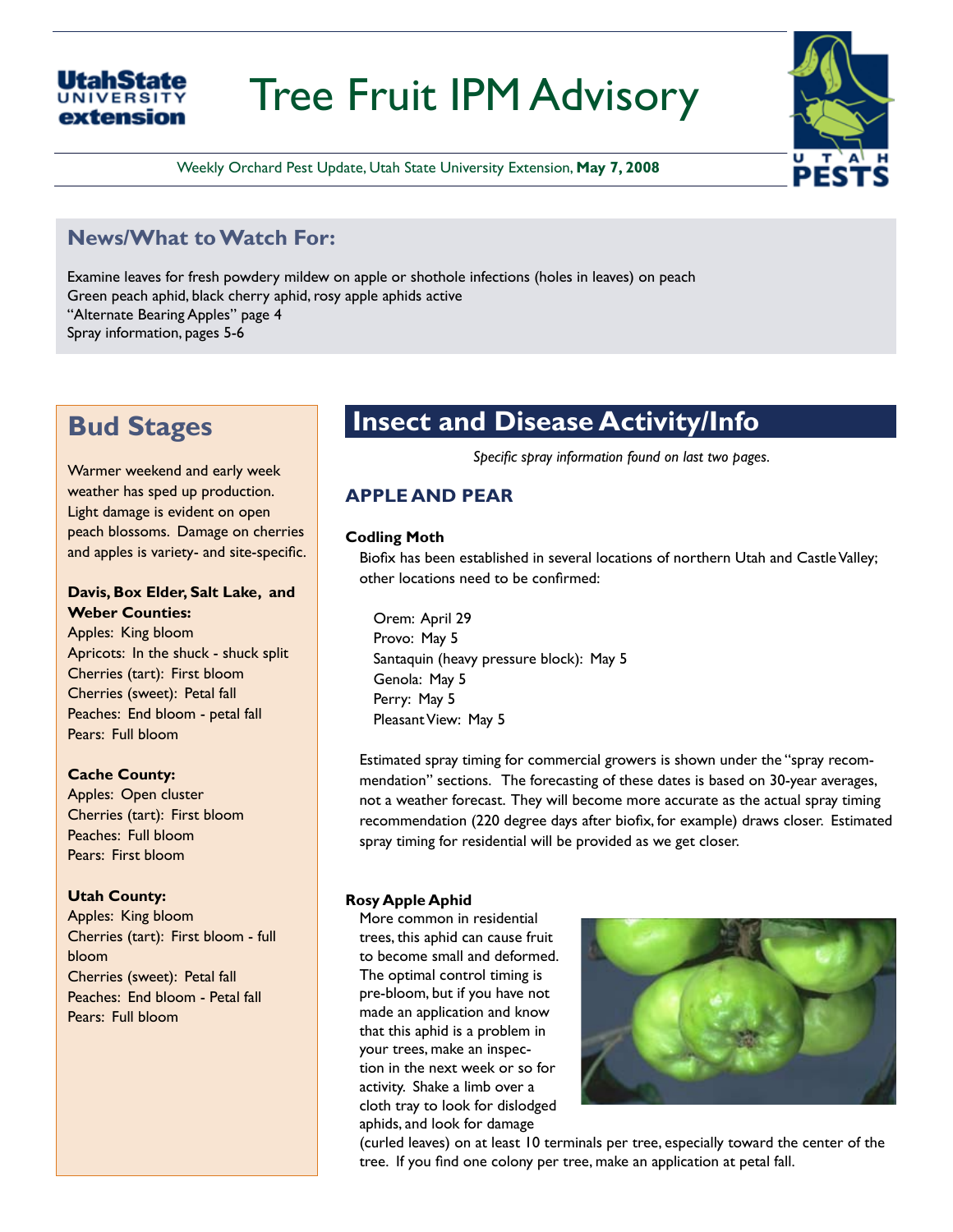### **Insect and Disease Activity, continued**

#### **Campylomma**

A few campylomma nymphs were observed in apple blocks in Utah County, but the amount found was below the threshold for treatment.



If you have had a history of campylomma

bug problems, sample your orchard by shaking a branch over a cloth tray to look for dislodged nymphs ("beating tray sampling"). See the USU sampling form at [http://extension.](http://extension.usu.edu/files/publications/factsheet/sample-campylomma-bug06.pdf) [usu.edu/files/publications/fact sheet/ENT-81SF-06.pd](http://extension.usu.edu/files/publications/factsheet/sample-campylomma-bug06.pdf)f . The bloom-time threshold for treatment is 2 nymphs/10 "beat samples" on golden varieties and 17.5 nymphs/10 "beat samples" on red varieties.

#### **Fire Blight**

Flowers are open in some areas, and the coming cooler weather may prolong bloom time. Usually bloom lasts 10 days but if they open slowly, a few at a time, there is a longer time period for infection to occur. We cannot predict how this flowering season will be compared to last year's situation. There are acres and acres of apple trees on an "off" year of their alternate bearing cycle and the only good thing about this is no blossom blight. But for trees that will bloom, watch especially for later varieties, or for blossoms that open late, as these are very susceptible due to the warmer temperatures.

For those of you that had severe blight last year, and whose apple blossoms are open, you should have already applied the appropriate antibiotic (oxytetracycline in Utah County, streptomycin elsewhere). A second application can be applied 3-5 days later or as indicated by the forecasting shown below, based on temperature and wetness. For "low," the risk is there is you had bad fire blight last year.

| Location             | Date    |      |      |      |
|----------------------|---------|------|------|------|
|                      | 5/8     | 5/9  | 5/10 | 5/11 |
| Alpine               | low     | low  | none | none |
| Payson               | none    | none | none | none |
| Santaquin            | caution | none | none | none |
| Provo                | caution | none | none | none |
| <b>Pleasant View</b> | none    | none | none | none |
| Kaysville            | none    | none | none | none |

#### **Powdery Mildew**

Powdery mildew is considered a minor disease of tree fruit as we seldom see fruit russetting caused by mildew infections. Leaf infections, however, can cause leaf drop and reduced photosynthesis. Very few infections were found on apples this week.

Treat for mildew up to petal fall, in areas where mildew was easy to find last year. Continue sprays through mid-June. Keep in mind that strobulirin fungicides (Flint) are very



effective, but have a high risk potential for resistance development. Do not apply these fungicides more than twice consecutively or more than four times per season. Development of resistance means a loss of a class of fungicide and fewer tools for disease control.

#### **Western Flower Thrips**



Thrips were observed in apple and cherry flowers this week. This is a minor pest that can cause "pansy spot" on apples (shown above), which is a blemish of the skin. Although this damage has been seen, it is rare and we usually do not need to treat for thrips. (However, greater damage is known to occur on nectarines.) Note that a greater amount of black hunter thrips was also found, and this species is a beneficial predator.

#### **PEACH, NECTARINE**

#### **Green Peach Aphid**

Many green peach aphid colonies were found in several orchards in Utah and Box Elder Counties. Growers that have more than 2 colonies per tree on peach or 1 colony per tree on nectarines should consider a petal fall treatment. On nectarines, aphids can directly damage and deform the fruit.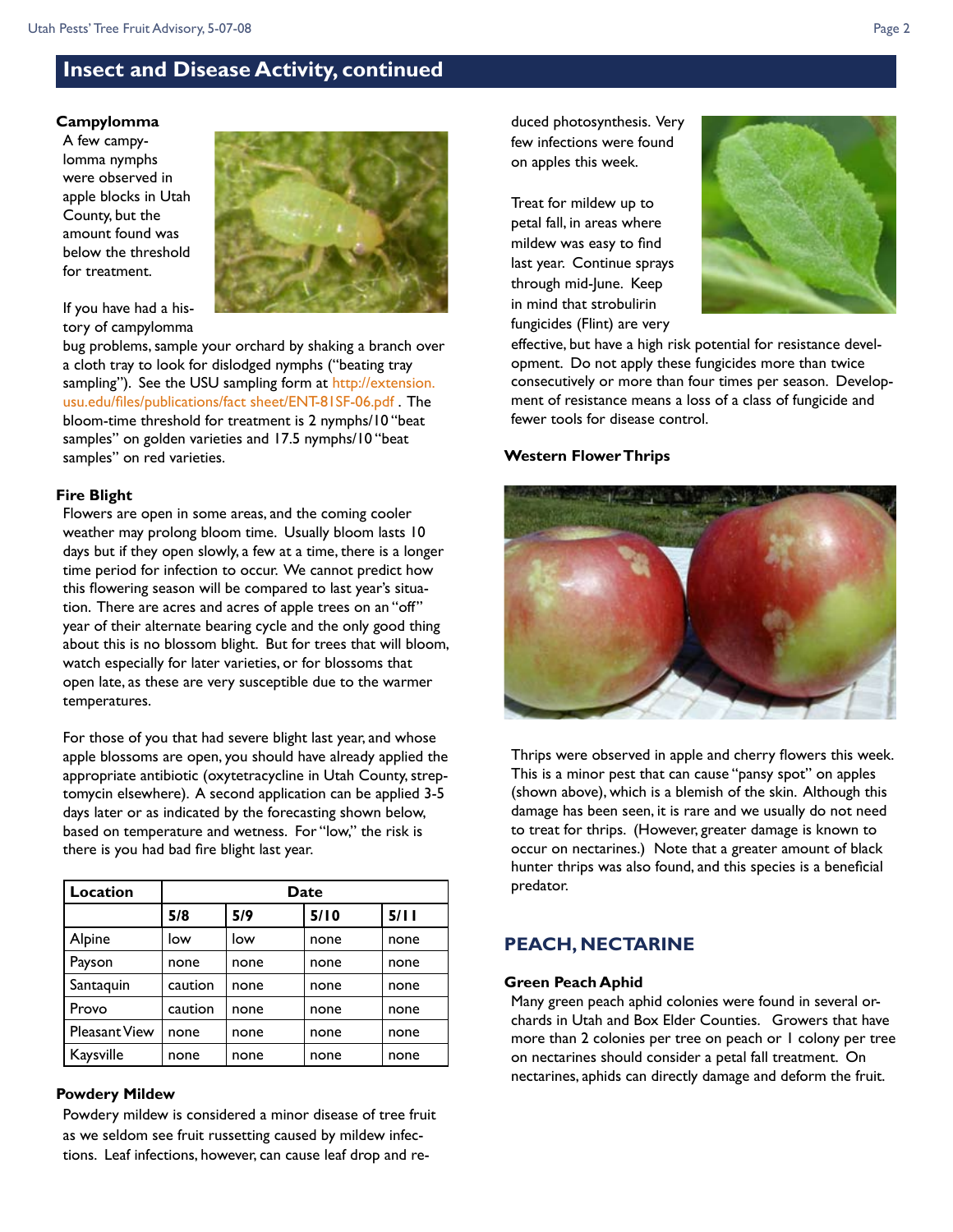## **Upcoming Monitoring/Insect Activity Degree Day Accumulations and Insect Development**

| By Insect (in order of appearance)   |                                                 |  |  |  |
|--------------------------------------|-------------------------------------------------|--|--|--|
| Green peach aphid (GPA)              | Look for colonies on peach and nectarine        |  |  |  |
| Black cherry aphid (BCA)             | Watch terminals for leaf-curling and feeding    |  |  |  |
| Campylomma bug (CB)                  | Look for small nymphs in flowers                |  |  |  |
| White apple leafhopper<br>(WALH)     | Look for nymph activity                         |  |  |  |
| Pear psylla (PS)                     | Look for honeydew droplets                      |  |  |  |
| Spotted tentiform leafminer<br>(STL) | Adult flight at 115-205 DD (base 50)            |  |  |  |
| Codling moth (CM)                    | Egg-laying begins approx. 158 DD (after biofix) |  |  |  |
| San Jose scale (SJS)                 | First flight at $190-300$ DD (base 50)          |  |  |  |

| By Host (see abbrev. at left) |                                   |  |  |
|-------------------------------|-----------------------------------|--|--|
| Apple                         | RAA, ERM, CB,<br><b>WALH, STL</b> |  |  |
| Cherry                        | <b>BCA</b>                        |  |  |
| Peach                         | <b>GPA</b>                        |  |  |
| Pear                          | PS                                |  |  |

## **Degree Day Accumulations** [\(click here](http://extension.usu.edu/files/publications/factsheet/degree-days08.pdf) for more information on degree days)

March 1 - Tuesday, May 6

| <b>County</b>    | Location                | Base 50 | <b>Codling Moth</b><br>(post biofix) | <b>Western Cherry Fruit</b><br>Fly (base 41) |
|------------------|-------------------------|---------|--------------------------------------|----------------------------------------------|
| <b>Box Elder</b> | Perry                   | 140     | 12                                   | 382                                          |
| Cache            | North Logan             | 117     |                                      | 323                                          |
|                  | Providence              | 108     |                                      | 266                                          |
|                  | Smithfield              | 101     |                                      | 281                                          |
| Carbon           | Price                   | 189     |                                      | 464                                          |
| <b>Davis</b>     | Kaysville               | 145     |                                      | 398                                          |
| Grand            | Castle Valley           | 407     |                                      | 803                                          |
| <b>Salt Lake</b> | <b>SLC</b>              | 180     |                                      | 470                                          |
|                  | <b>West Valley City</b> | 177     |                                      | 465                                          |
| <b>Tooele</b>    | Erda                    | 159     |                                      | 459                                          |
|                  | Grantsville             | 226     |                                      | 532                                          |
|                  | Tooele                  | 177     |                                      | 474                                          |
| <b>Utah</b>      | Alpine                  | 144     |                                      | 383                                          |
|                  | Genola                  | 189     | П                                    | 453                                          |
|                  | Lincoln Point           | 155     |                                      | 389                                          |
|                  | Orem                    | 148     | 37                                   | 385                                          |
|                  | Payson                  | 164     |                                      | 401                                          |
|                  | Provo                   | 195     | $\overline{7}$                       | 458                                          |
|                  | Santaquin               | 156     | 9                                    | 393                                          |
|                  | <b>West Mountain</b>    | 9       |                                      | 456                                          |
| Weber            | <b>Pleasant View</b>    | 154     | 2                                    | 417                                          |

"Base 41" and "base 50" refer to the lower temperature threshold at which certain insects develop. For example, no codling moth development occurs below 50 degrees.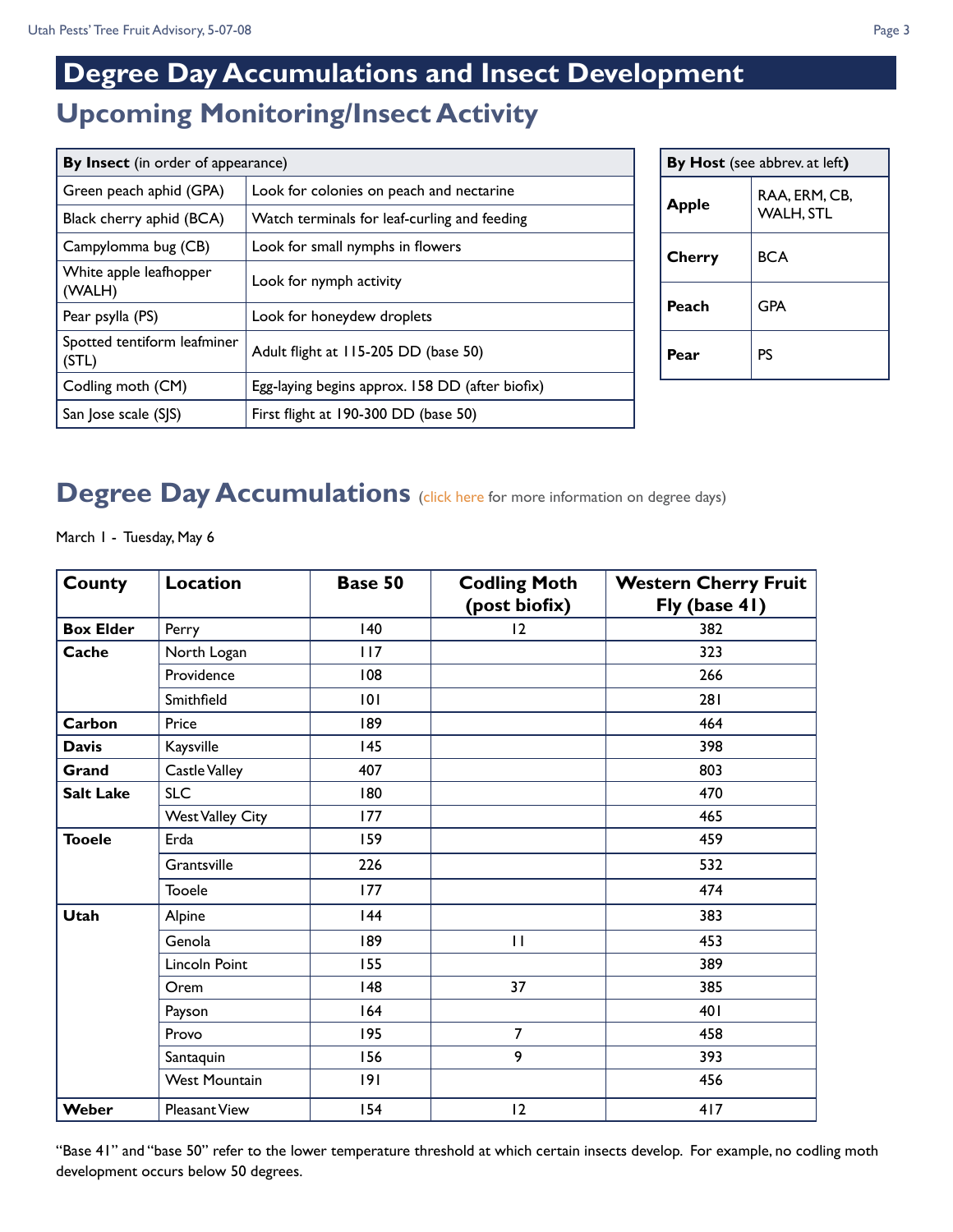### **Production Information**

### **Where Have All the Flowers Gone? Alternate Bearing Apples**

There are many varieties of apples and other fruit trees that tend toward a cyclical, alternate bearing phenomenon. If unmanaged, fruit in "on" years will be plentiful but small, while fruit in "off" years will be large but sparse. Ideally, alternation develops gradually, and we see "on" and "off" trees co-existing during the same year, providing fairly constant fruit yields.

Growers in Utah are used to the alternate bearing phenomenon. They employ a variety of tools to regulate fruit production from an apple cultivar that tends toward alternate-bearing, such as thinning, using growth regulators, dormant pruning practices, etc. This season, however, alternate bearing varieties such as 'Golden Delicious,' 'Fuji,' 'Cameo,' and others are synchronized across Utah's fruit growing regions in their "off" year, and in some locations, the paucity of blooms is more severe than many can remember.

The fundamental cause of alternate-bearing in apples is not clearly defined, but there are several theories: cultivar type, location of buds, reactions to environmental stress, hormones, water stress during the growing season, excessive crop load, defoliation, and possibly many more.

I am guessing that the primary reason for the abrupt and widespread alternation of apple trees across much of Utah is two-fold: weather and past heavy fruit production. The long, hot, and dry spring of 2007 occurred during the flower induction stage, when the fate of buds is decided. And the alternate-bearing varieties produced a heavy crop in 2007, and did not see a significant "off" year during the 2006 season.

Flowering consists of four stages: flower induction, flower initiation, flower differentiation, and anthesis (bloom). Flower induction and flower initiation are very similar events and because they are difficult to distinguish from one another, the terms are often used interchangeably. During the flower induction period, the meristem development changes from vegetative status to reproductive status. During flower initiation, "molecular" changes occur within the plant tissue, but no visual difference is seen.

It is during the flower induction and initiation phase that buds become sensitive to environmental or biological events. Although we can only guess, the hot, dry (and early) spring of 2007 may have led to water stress during this exact time

period, which would "trigger" the apple tree to not invest resources in creating flower buds. Obviously, this weather pattern occurred equally throughout the fruit-growing region.

During flower differentiation, visible floral organs are developed. This occurs after shoot growth has ceased (about 12 weeks after full bloom). It is at this time that the bud develops a dome-shaped peak, distinguishable from vegetative buds. (The "peak" is represented by the king, or central, bloom.) The further development and growth of the flowers within the bud continues until the following spring, until bloom.

Utah growers have been fortunate with decent apple crops the last few years. Research has shown that the development of fruit coincides with the time of flower induction. An excessive crop of developing fruit requires a large amount of carbohydrates, which suppresses flower induction through direct competition. Other research has shown that the production of excessive fruit sends flower-inhibiting "signals" to stop flower initiation to conserve energy for the health of the tree. And finally, when alternate-bearing trees have a heavy "on" year with extreme flowering and fruit production, very little vegetative growth occurs, resulting in few flowering sites on which flower buds would normally form.

Alternate bearing is widespread among many different tree species as a means of long-term survival. Developing flowers and setting fruit and seed takes a great deal of energy. In cropping systems, we have tried to eliminate most stresses (drought, pests, etc.) which in nature, would result in irregular bearing. In addition, selection, breeding, and horticultural practices has helped to regulate flowering. Sometimes, however, we cannot always control nature.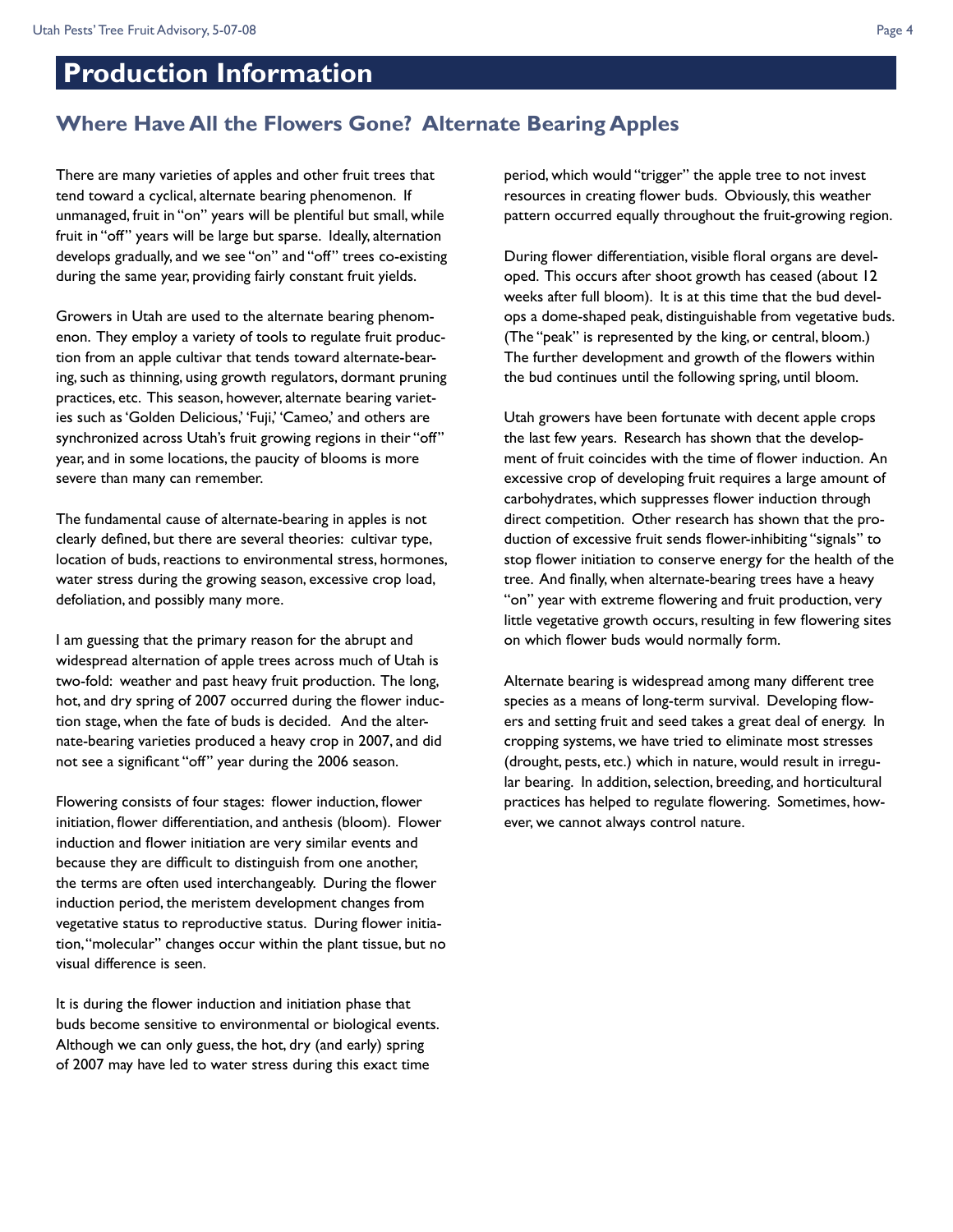## **Spray Materials - Commercial Applicators**

*NOTE:* If your trees are in bloom, we do not recommend applying any pesticides unless you are controlling fire blight with antibiotics. Although it is legal to use "softer" materials such as Bt or spinosad during bloom, we still recommend waiting until the petal fall stage to make applications to prevent harming pollinators.

| <b>Target Pest</b>       | <b>Host</b>         | Chemical                                                                                                         | <b>Example Brands</b>                                         | <b>Amount</b>                                                                           | <b>REI</b>                                | <b>Comments</b>                                                                                           |
|--------------------------|---------------------|------------------------------------------------------------------------------------------------------------------|---------------------------------------------------------------|-----------------------------------------------------------------------------------------|-------------------------------------------|-----------------------------------------------------------------------------------------------------------|
| Rosy apple<br>aphid      | apple               | acetamiprid                                                                                                      | Assail                                                        | per acre<br>$1.7 \text{ oz}$                                                            | 12 <sub>h</sub>                           |                                                                                                           |
| Campylomma               | apple               | acetamiprid                                                                                                      | Assail                                                        | $1.7 - 3.4$ oz                                                                          | 12h                                       |                                                                                                           |
| Codling moth             | apple,<br>pear      | novaluron<br>pyriproxyfen<br>methoxyfenozide                                                                     | Rimon<br>Esteem<br>Intrepid                                   | $30-50$ oz<br>$4-5$ oz<br>$16 \text{ oz}$                                               | 12 <sub>h</sub><br>12 <sub>h</sub><br>4 h | insect growth regulators to<br>kill eggs already laid as well<br>as newly laid eggs (see timing<br>below) |
| Western<br>flower thrips | apple,<br>nectarine | spinosad                                                                                                         | <b>Success</b>                                                | $6-8$ oz                                                                                | 4 h                                       |                                                                                                           |
| Green peach<br>aphid     | peach,<br>nectarine | imidacloprid                                                                                                     | Provado                                                       | $4-8$ oz                                                                                | 12h                                       |                                                                                                           |
| Powdery<br>mildew        | apple               | potassium bicarbonate<br>myclobutanil<br>trifloxystropin<br>triflumizole<br>fenarimol<br>boscalid/pyraclostrobin | Kaligreen<br>Rally<br>Flint<br>Procure<br>Rubigan<br>Pristine | $2.5 - 3$ lb<br>5 <sub>oz</sub><br>$2 - 2.5$ oz<br>$8-16$ oz<br>12 oz<br>$14.5 - 18$ oz | 4 h<br>24 h<br>12h<br>12h<br>12h<br>12h   |                                                                                                           |
| Fire blight              | apple,<br>pear      | streptomycin<br>oxytetracycline                                                                                  | Agri-mycin<br>Mycoshield                                      | check label                                                                             |                                           | apply within 24 h of a wetting<br>event only if fire blight was<br>present last year                      |

#### **Spray Timing for Codling Moth**

| Location             | <b>Biofix</b> | Timing (75 DD) for Ovicides (IGRs) |
|----------------------|---------------|------------------------------------|
| Perry                | May 5         | May 16                             |
| <b>Castle Valley</b> | May 5         | May 15                             |
| Genola               | May 5         | May 15                             |
| Orem                 | April 29      | May 13                             |
| Provo                | May 5         | May 17                             |
| Santaquin            | May 5         | May 17                             |